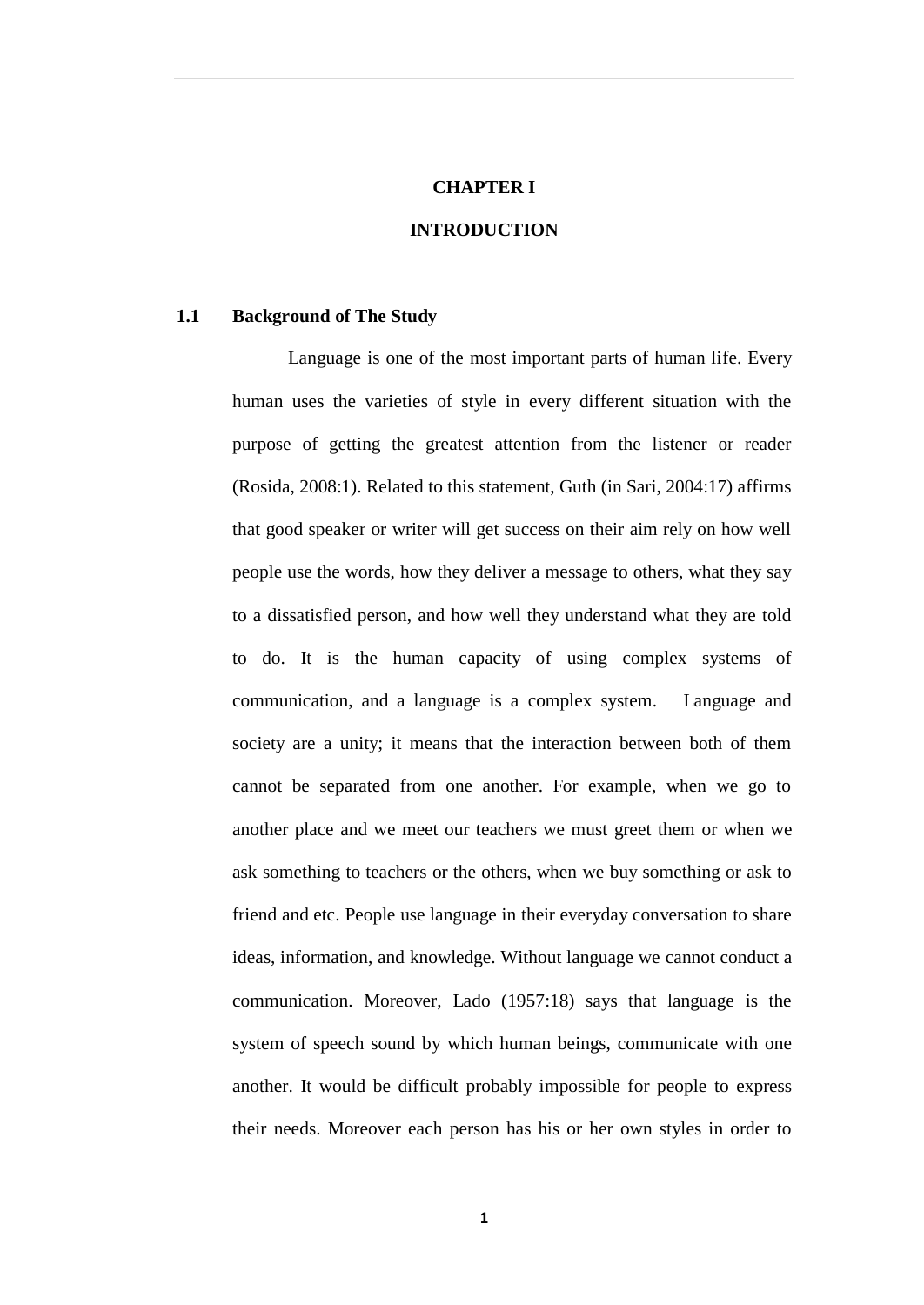express what he or she wants to share and it will be easier for the addressees to understand the addressers' idea if they are familiar with the addressers' language style. Generally, language is used by people to do communication. It is supported by Wardhaugh (2005: 1); a language is what the members of particular society speak. As we know nobody speaks the same style even though he or she speaks the same language. Thus, actually language style makes one person different from other person. For example, political campaign slogans during the political campaign period, has a different language style in making its campaign slogan so that each political party has its own specific language style. Persuading people to vote for a certain political party is a vital part of the political process and usually they use campaign slogan. Language is also a part of culture and medium for interaction among people because they, as individuals and social creatures, always need someone else to interact. The significant part of ethnic membership in many things is a social fact. According to Eggins and Slade (1997:6) social individuals spend much of live talking and interacting with others.

The use of Javanese language is a little bit different from English and Indonesian because in Javanese when someone speaks to others, he or she is influenced by language level. When a young girl speaks to her older friend and they are not intimate, she uses *ngoko alus* language level. When she speaks to her best friends then she uses *ngoko kasar* language level. For example: *"Sampeyan baliya dhisik nyang perumahan dhines, nggih*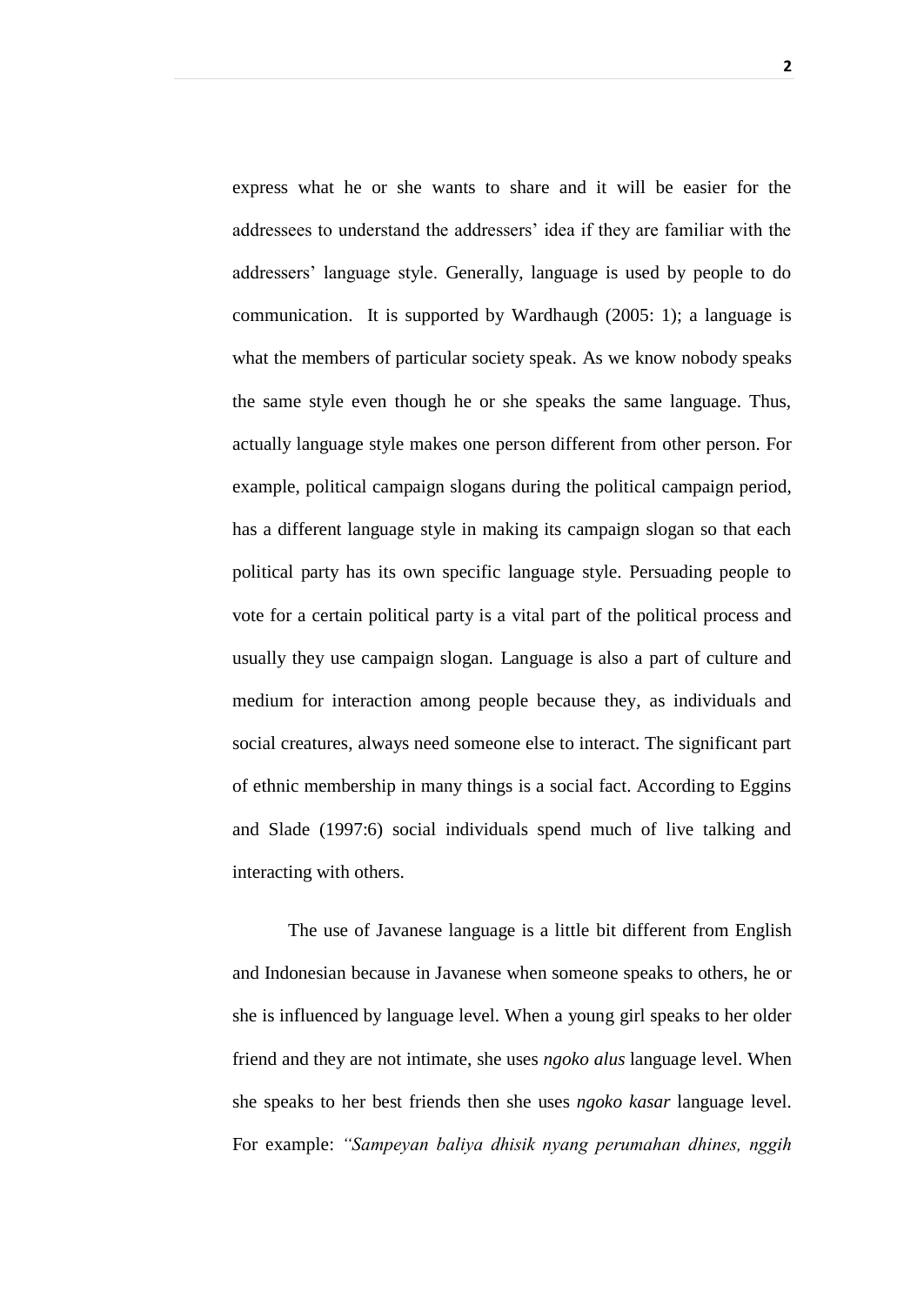*Pak!"* (Sir, you come back first in official house, wouldn't you?) It is different from *"Kowe baliya dhisik nyang perumahan dhines, yo!"* (You come back first in official house). It happens because in the second sentence, the speaker and the listener are best friend. They talk as what they want to talk. It means to communicate with other people; one usually tends to use certain language level to convey his or her purpose to his or her address.

Language as a medium of interaction and communication in a society has a function of expressing idea, feeling and thought to others. The way of them is different from one to another. The different ways of speaking and expressing ideas are caused by some factors such as education, age, social background, etc. Based on the explanations above, the characteristic variation of each human being is also stated in Holy Al-

Quran Surah Ar-Ruum 22

| ←企□■⊡第                               |                                 | ©ନ∽େବେ⊕ାନିମଠ⊗⊕ |               |  | <b>□◆<i>&amp;⊠</i>Ⅱ</b> む |
|--------------------------------------|---------------------------------|----------------|---------------|--|---------------------------|
| <del></del> ⊕⋎⇗❻☞⊛⊛╱ <del>⊁</del> ◆□ |                                 |                |               |  |                           |
|                                      |                                 |                | ←⊱⊙■■♡♦फ≋∾⊱◆□ |  |                           |
| ∩∙⊙⊚∧⊠⊜∩                             | $\mathbf{O}\boxtimes\mathbf{x}$ | ⊡∂`⊗⊙          | 匐             |  | ए◆এ⊓⊚∞⊄⊙♦⊙ុ∞∏∝⊙           |
|                                      |                                 |                |               |  | <del>`</del>              |

Meaning: And among His Signs are the creation of the heavens and the earth, and the difference of your languages and colors. Verily, in that are indeed signs for men of sound knowledge.

Chaika (1982:2) says that background of life plays an important role on the ways people use their languages. Different education, family background, social group and class occupation produces different ways of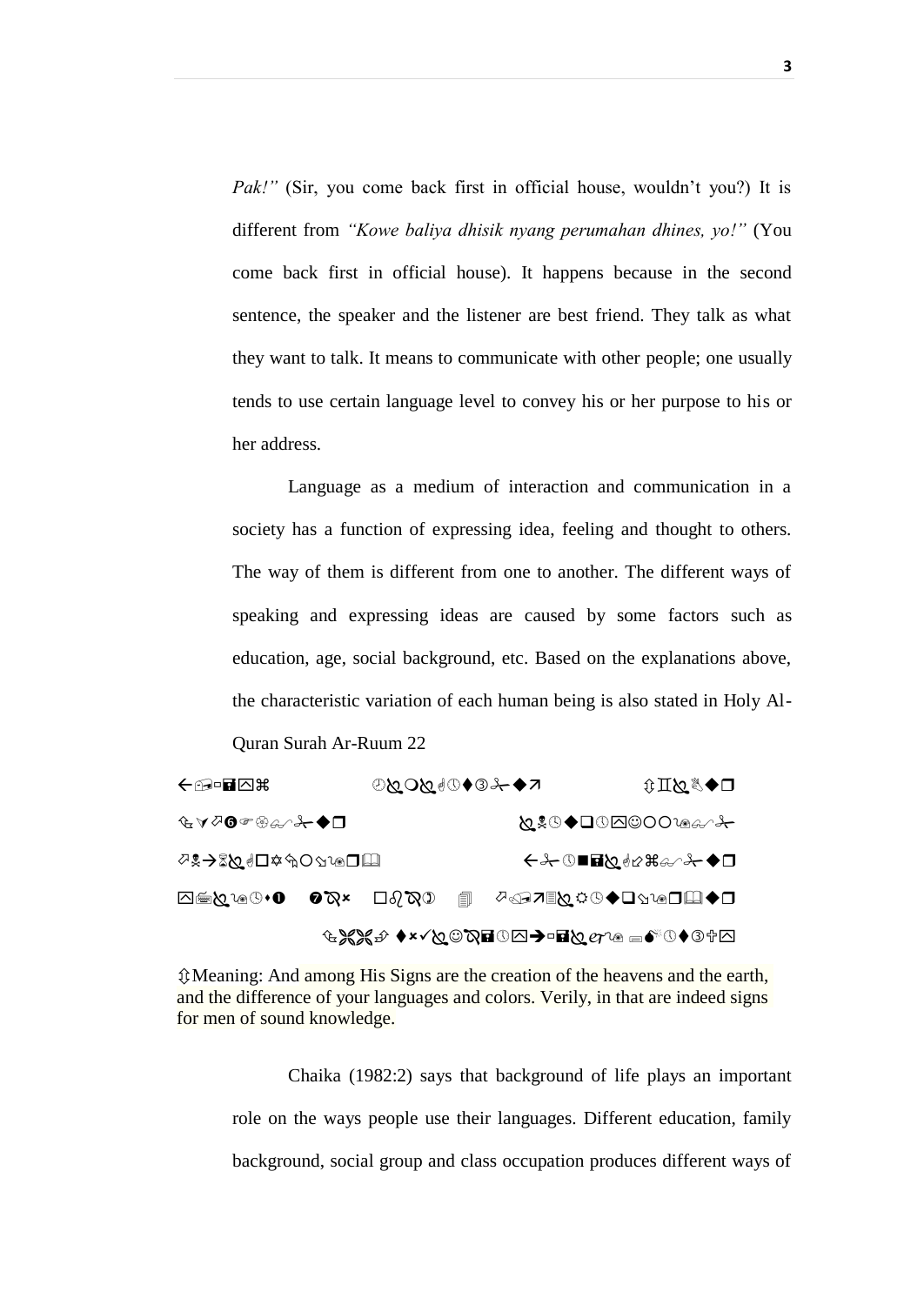speaking. People speak different when they speak to their friends, parents, teachers, etc. The differences could be in vocabulary, pronunciation, or styles. When people speak to each other, they could use different styles of language such as formal or informal style, which fits to the situation and condition. As Fromklin and Rodman (1983:263) states "When you are out with your friends, you talk one way; when you go on a job interview, you talk differently". This situation dialect is called style or the form of language that a speaker uses. The used language can be found in Panjebar Semangat serial story.

From the description above, the writer wants to discuss the language style that is used by the characters in a serial story *Garising Pepesthen* (Line of Destiny)in the Panjebar Semangat magazine. It tells about the relationship between Dr. Anggun Wibowo and Dr. Endah Ratriningsih. The story starts when Anggun met Ratri at UGM and majored in the same major. Their relation did not go well because Ratri's mother did not agree with it. The reason was that Anggun did not belong to royal family like Ratri. But, finally Ratri's mother gave her consent to them but Ratri got accident and died. Anggun was upset and he was sent to a small town in the west of Bali. He met Ni Luh Lusiningtyas a dancer. Just when he was about to propose her, Mr.Hardiman told him that he was actually Mr. Hardiman's long lost son. Anggun was separated from his father because his mother was taken by his grandfather to Salatiga to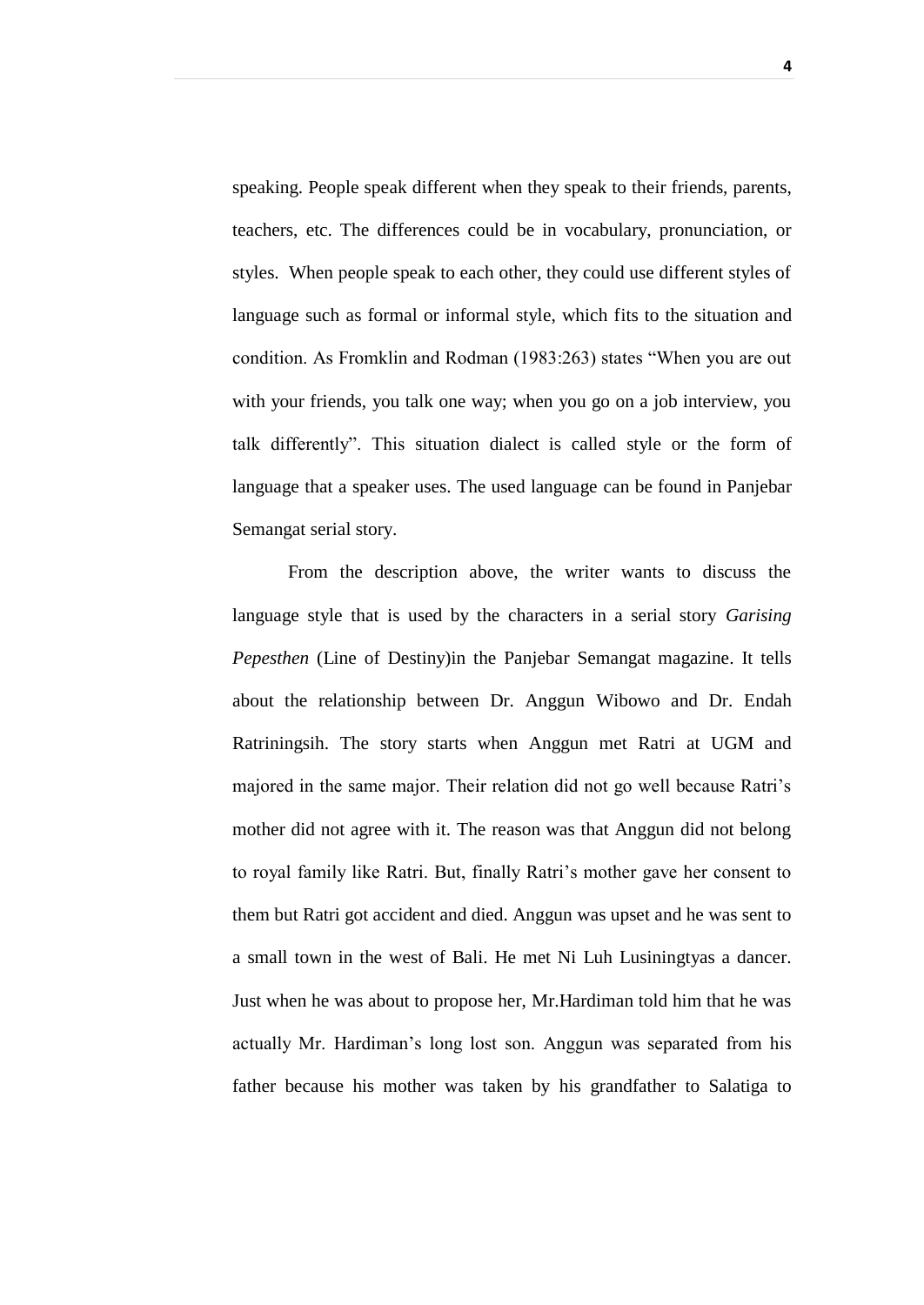avoid. Although Anggun did not get a lover but he ended up happy to meet his long lost sister.

The story is written in Javanese language using Surabaya dialect. Surabaya dialect is a dialect that is used by Surabaya people and it is a little bit different from the standard dialect, which is considerably used in Yogyakarta and Surakarta. The difference could be in pronunciation and vocabulary. For example the word inggih (yes) in standard Javanese becomes yo (yes) in Surabaya dialect, and I am interested in the story.

Furthermore, the writer is interested in this serial story because it uses Surabaya dialect and it inspires the writer to analyze the language style. In this case, the relation of language style in Javanese language is close to the language level since both of them are influenced by some factors such as social status, relationship, situation, age, etc. The Javanese language that is used by the characters in the story is not very different from others in reality. The reason of choosing the Javanese language as the research medium is as Javanese cannot speak Javanese correctly, and then it would be difficult for them to maintain Javanese language as their mother tongue and culture.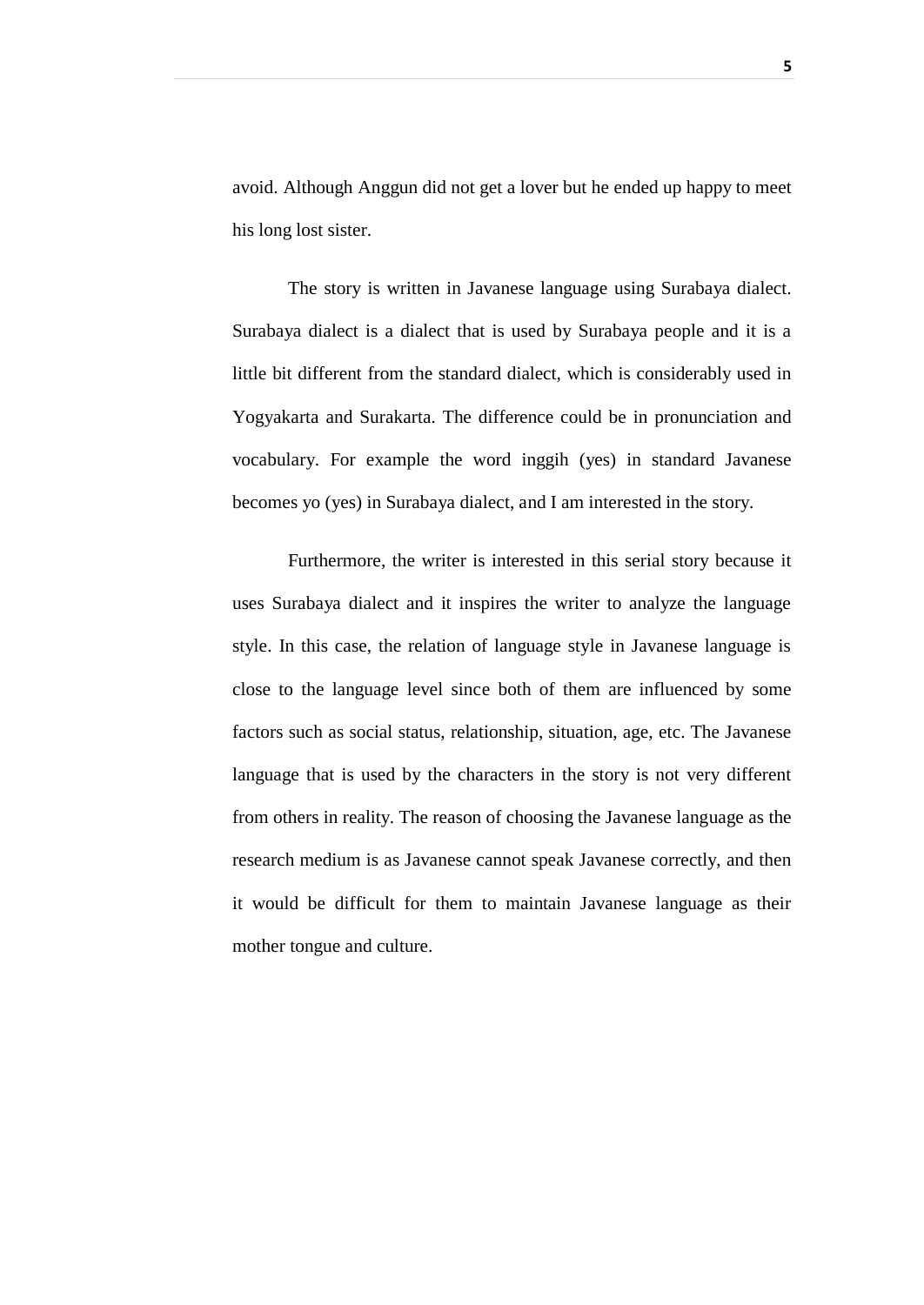#### **1.2 Statement of the Problems**

Based on the background of the study above, the writer tries to find the answer of the following question:

- 1. What kind of language style is used by the characters in *Garising Pepesthen* (Line of Destiny) in the Panjebar Semangat magazine?
- 2. What is the dominant language style used in *Garising Pespesthen* in the Panjebar Semangat magazine?

### **1.3 Purpose of the Study**

The writer wants to find the statement of the purpose of the study, the objectives to be achieved in this data are:

- *1)* To describe kinds of language style is used by the characters in *Garising Pepesthen* (Line of Destiny) in the Panjebar Semangat magazine.
- *2)* To describe the dominant language style used in *Garising Pespesthen* in the Panjebar Semangat magazine.

#### **1.4 Significance of the Study**

The writer hopes that this study can help the readers to know and understand sociolinguistic, especially in understanding the language style. The writer wants the next generation don't be lose with race foreign want to study Javanese. The writer wants the people in the next generation will never be defeated by foreigner who study Javanese in East Java. Although we live in Indonesian but we have a culture language which needs to be